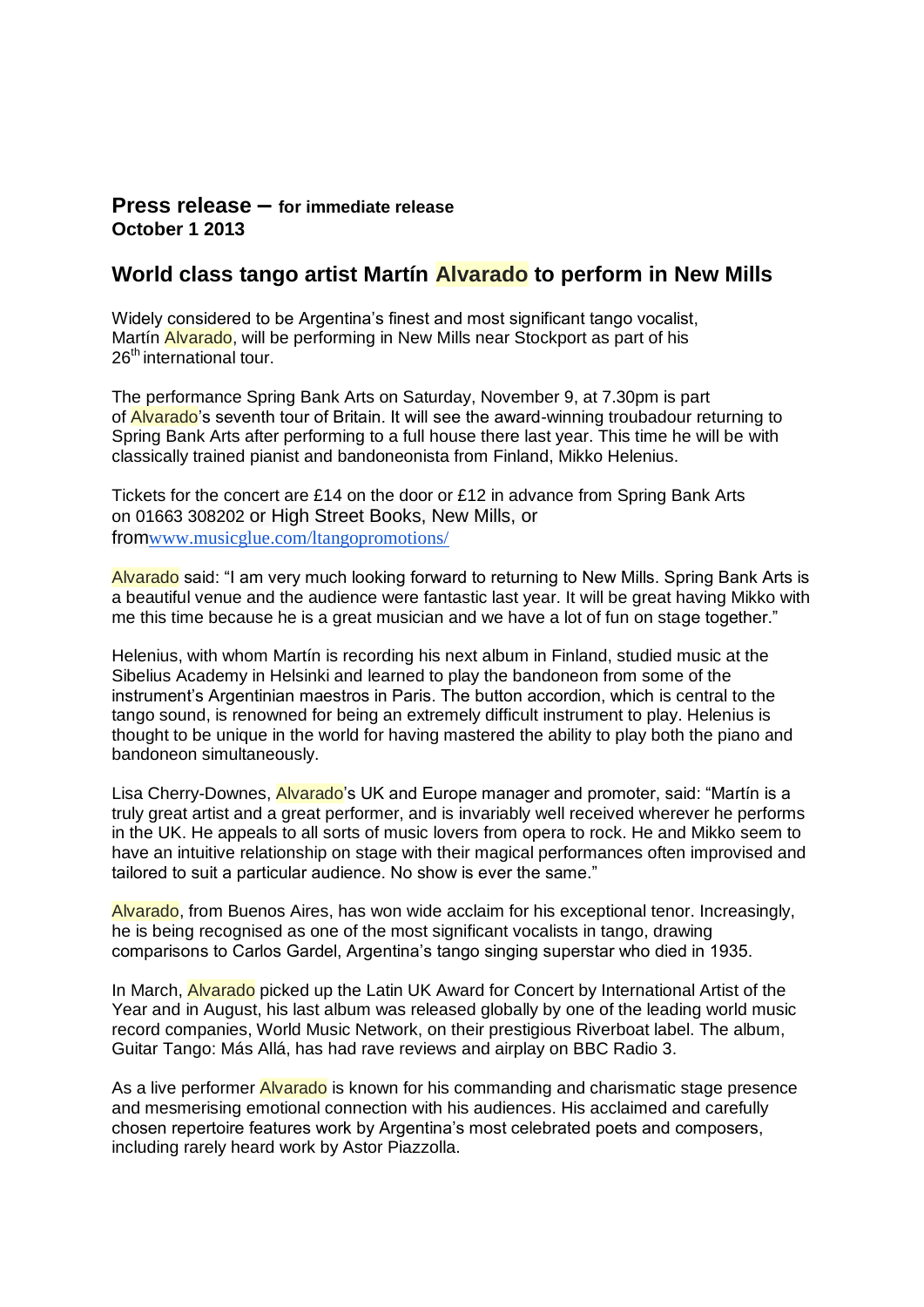He discovered his talent to sing at the age of 19, by chance, while studying guitar in Buenos Aires. A few years later he travelled to Spain where he was spotted singing in Barcelona and invited to perform in Finland, where tango is hugely popular. News of his talent quickly spread and within two months of arriving there, he was performing with the Tampere Philharmonic Orchestra.

Since then he has performed more than 400 times in many major classical music venues and festivals, had numerous TV performances in Finland, Russia and Argentina and collaborated and performed with some of the leading musicians in the genre.

Among the highlights of his career was performing as a soloist in a concert of tango nuevo with the Jyväskylä Sinfonia orchestra renowned tango nuevo ensemble Quinteto Otra Vez in Finland under the baton of internationally-renowned flautist Patrick Gallois in 2008.

Alvarado has also starred several times in Piazzolla's operita María de Buenos Aires including sold out performances at the renowned Kuhmo Chamber Music Festival in Finland in 2012 where he was invited to perform for the second time due to popular demand.

#### **Notes for editors (not for publication):**

Martin is available for interview by phone (he speaks excellent English and is a talkative, informed and witty interviewee) or by email, at a time to suit. He can also do live face to face interviews/performances during his tour from October 30 to November 11, schedule permitting. Contact Lisa Cherry-Downes on 07530549570 or email [lisa.cherry-downes@ntlworld.com](mailto:lisa.cherry-downes@ntlworld.com) If anyone from your organisation would like to review the performance or photograph it, please contact Spring Bank Arts on 01663 308202 or email inf[ospringbankarts@gmail.com](mailto:springbankarts@gmail.com) **Links**

[http://www.martinalvarado.info](http://www.martinalvarado.info/)

Martin singing a Gardel classic with Mikko Helenius <https://www.youtube.com/watch?v=clnuYGQkOY4>

Martin singing a Spanish version he wrote to a well known Finnish tango <https://www.youtube.com/watch?v=NFlhM3QidXE>

#### **Reviews**

"The world need to experience this extreme form of aural pleasure… totally mesmerising, a tango epiphany." Max Reinhardt, BBC Radio 3 Late Junction presenter (March 2013)

"Completely beguiling tenor" Mary Ann Kennedy, World on 3, BBC Radio 3 (Aug 2013)

"With his high ranged and sensitive voice, Martín Alvarado turns on its head the tango model created by Carlos Gardel." El Universo, Ecuador (2012)

"One of the great voices in tango today" - 2×4 Radio, Buenos Aires (2012)

"He has an extraordinarily beautiful voice…" Helsingin Sanomat (Finland) (2012)

"The Carlos Gardel of the modern age" Rainlore's World of Music [www.rainloresworldofmusic.net](http://www.rainloresworldofmusic.net/) (2013)

"… a certain Latino charisma mesmerises his audiences… the emotive phrasing was pure Argentinean seduction." - Nottingham Post (2012)